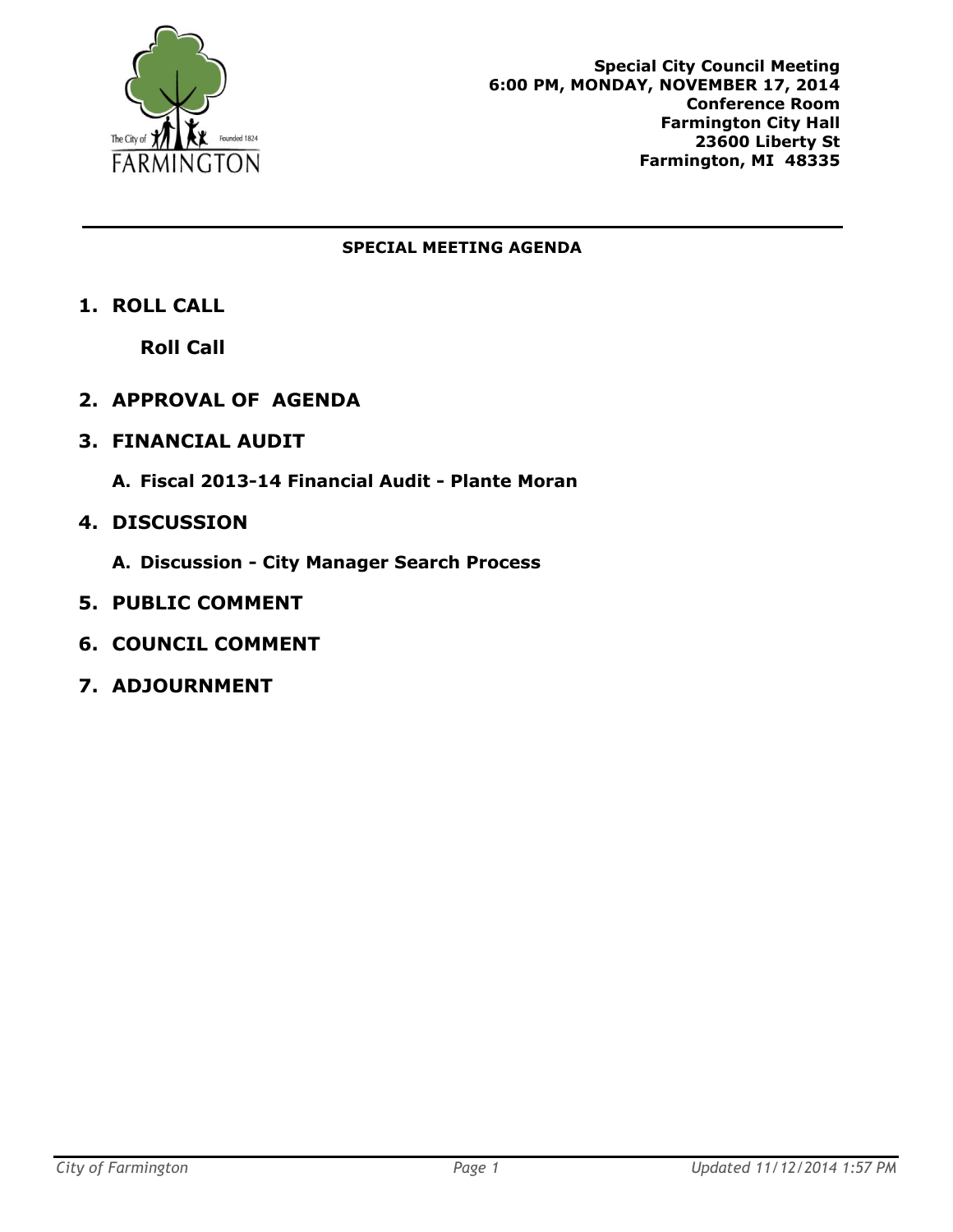# **Farmington City Council Staff Report**

### **Council Meeting Date:**  November 17, 2014

**Submitted by:** Vincent Pastue, City Manager

**Description:** Fiscal 2013-14 Financial Audit - Plante Moran

## **Requested Action:**

#### **Background:**

The City's auditors Plante & Moran will present the annual financial report for the period ending June 30, 2014.

**Review:**

**Agenda Review**

**Vincent Pastue Pending City Manager Pending City Council Pending 11/17/2014 6:00 PM**

Updated: 11/12/2014 1:54 PM by Cheryl Poole Page 1